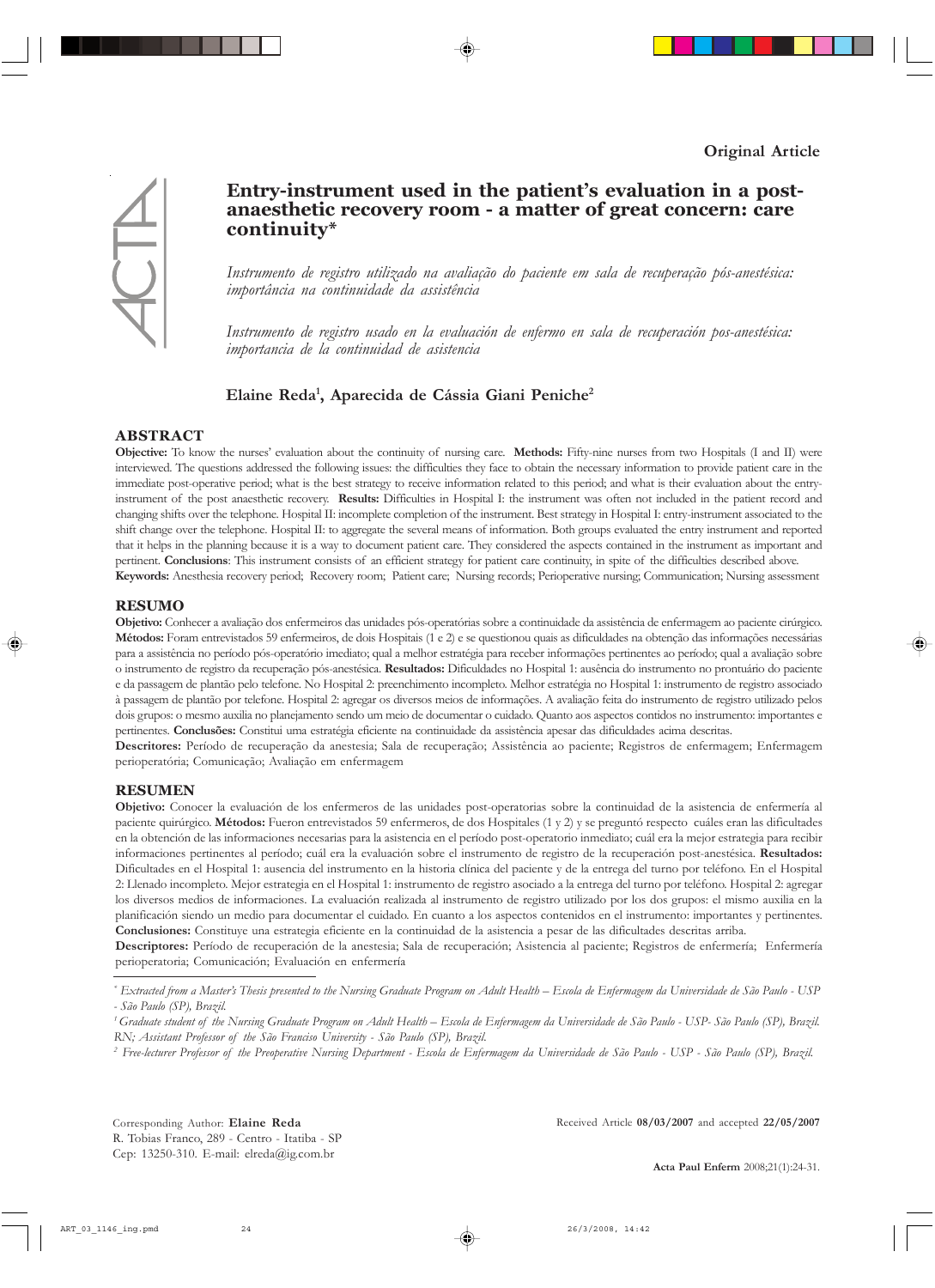# **INTRODUCTION**

Since January 2000, the Nursing Care System NCS (Sistema de Atendimento em enfermagem - SAE) became compulsory throughout the State of São Paulo according to the decision of The Regional Nursing Council of the State of São Paulo (COREN) COREN-SP/DIR/0088/ 99. This becomes evident when it is detected that 65% of the hospital institutions do not know how to implement the system $(1)$ .

The NCS is a process that aims the promotion, maintenance, and recovery of patient and community health, and should be developed by the nurse based on the technique and scientific knowledge inherent to the profession. For it implementation, it is necessary to adopt one or more theories of nursing that support the practice of the nursing care<sup>(2)</sup>. This demands from the nurse the will to get to know the patient as an individual, using their knowledge, skills, as well as instructions and team training to accomplish the systematised actions $(3)$ .

However, there appears to be a natural difficulty in operating this system in various units of an institution, which is increased in intensive care and surgery centres due to the particularities of these units.

It is believed that the lack of information in the patient medical record increases the gap between the perioperative nursing period and the hospitalization units, causing harm to the nursing teams and especially to the patient.

The correct register, in an instrument, of the clinic parameter of the patient in post anaesthetic recovery seems to be a way that assists the filling of the existent gap. Thus, in a study performed to evaluate the data offered by a register instrument used in the post anaesthetic recovery unit, it was noticed that these instruments supported the planning of nursing care in the immediate postoperative period. Furthermore, it was observed there was a lack of communication between the nursing teams of the units involved in delivering care to surgical patients in the postoperative period, i.e., among the nurses in the post anaesthetic recovery unit and surgical clinics. Of the 40 nurses interviewed, 21 reported they did not use any mean of communication to obtain information about the clinical conditions of patients' forwarded from postanaesthetic recovery $(4)$ .

Thus, the legal obligation of implementing the nursing process in the care delivered to surgical patients coincides with the seriousness with which this patient ahould be evaluated. Since these patienta are in a critical condition, the nursing team should have precise information of the perioperative period and, more specifically, regarding the nursing care delivered to the patient in the post-anaesthetic recovery unit.

The facts described above motivated performing this study, with the purpose to identify the appreciation that nurses delivering care to patients forwarded from the post-anaesthetic recovery room have toward the registry instrument used in this sector, regarding the continuity of nursing care to surgical patients and as for the aspects which support the patient evaluation, which is necessary for planning this care.

# **OBJECTIVES**

**Objectives General**: To get to know the evaluation made by the nurses working in postoperative units regarding the continuity of the nursing care delivered to surgical patients.

#### **Specific objectives**

- To identify the nurses' difficulties reported in obtaining information regarding the post-anaesthetic recovery period.

- To identify the best strategy to obtain the necessary information for the continuity of nursing care to surgical patients after being discharged from the post-anaesthetic recovery room.

- To identify the aspects that supported the patients' evaluation regarding the period of post-anaesthetic recovery, which are necessary for planning nursing care in the postoperative period.

#### **METHODS**

#### **Type**

This is a descriptive, explanatory field study, using a quantitative approach.

#### **Place of Study**

This research was developed in two hospitals, referred to as Hospital I and Hospital II. Hospital I was implementing the NCS, and Hospital II had already completed the process of implementation.

- **Hospital I**: all units receiving patients forwarded from post-anaesthetic recovery were included (private/ insured/public; child and adult). The patients were forwarded from a University hospital in the city of Bragança Paulista - SP.

- **Hospital Institution II**: all the public, child and adult, units receiving patients from post-anaestheticwere included. In this hospital, the patients were forwarded from a state hospital in the city of SumarÈ - SP.

#### **Population**

The study population consisted of nurses working in hospital 1 and 2, from the morning, afternoon and evening shifts, with experience in delivering care to surgical patients from the post anaesthetic recovery room. A total of 59 nurses were included; 26 from Hospital I and 33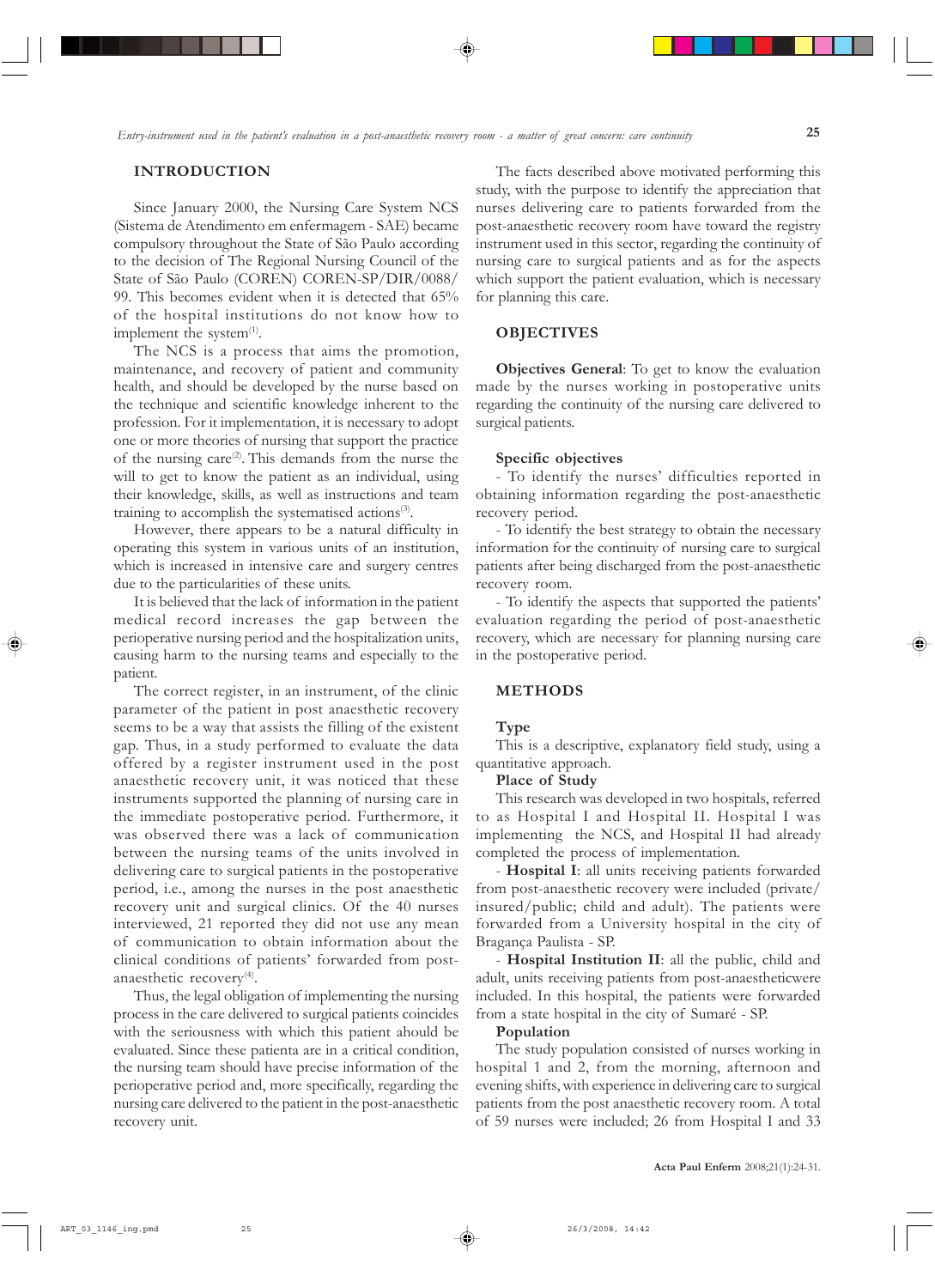from Hospital II.

# **Source of Data**

The data was collected using a form containing opened and multiple-choice questions, divided in two parts:

Part I addresses:

- The working areas or job position.
- Work time in the area or position.
- Working hours.
- Period since graduation.
- Specialisation or other courses.
- Part II consisted of four questions:

- Questions 1 and 2, respectively, addressed the most frequent difficulties that interfere in obtaining the necessary information for the immediate postoperative period.The nurses mark the degrees regarding the frequency of these difficulties and which is the best strategy to receive the information regarding this period.

- Question 3 addresses the nurses' evaluations about the registry instrument concerning the post-anaesthetic recovery, as a legal and accurate mean of communication.

- Question 4 identifies if the aspects, which support patient evaluation, contained in the registry instrument are consulted; if so, the nurse is asked to check the degree of importance referred to these aspects, if not, they are asked why the instrument is not consulted.

## **Procedures:**

## **Ethical-legal procedure:**

- The research project was submitted to the appreciation of the Research Ethics Committee of the studied institutions.

- The study subjects voluntarily agreed to participate and provided written consent.

## **Data Collection Procedure**

After the approval from the Research Ethics

Committee of both institutions, the data were collected in the period of July and August 2005. A visit was held in the specified sectors with the aim to present the study objectives and the consent term to the subjects . After their permission, the researcher carried out an interview guided by the previously designed data collection instrument. Those who, for any reason, could not take part in the interview at that moment, another date was scheduled according to their availability during work hours.

## **Procedures of data analyses**

The data were analysed according to the relative and absolute frequency, grouped and discussed in tables.

# **RESULTS**

Regarding the difficulties presented by the nurses for obtaining patient information regarding the postanaesthetic recovery period (Table 1), it is noticed that, in Hospital I, considering all 26 nurses, some difficulties were reported with the same frequency. Twenty-two nurses (84.62%) claimed the patient record did not include the instrument used in the post anaesthetic recovery, and absence of information in the shift change over the telephone. Nineteen nurses (73.08%) reported a lack of important information in the instrument, 45.16% reported the instrument has incomplete data, and 7.69% said the shift changed over the phone lacked information.

Regarding the level of the intensity at which these difficulties occurred, therefore considering the values the nurses assigned to the main difficulties, described in the subtotal, the difficulty with the highest level of intensity (always) was the lack of information in the shift change over the telephone. This difficulty was reported by 10

**Tabela 1** - Distribution of nurses' difficulties to collect patient information about the post-anesthesia recovery period

|                           |                 |                |                  |                |                   | Hospital 1        |                                |                         |       | Hospital 2     |                  |      |               |           |                                  |                                |       |
|---------------------------|-----------------|----------------|------------------|----------------|-------------------|-------------------|--------------------------------|-------------------------|-------|----------------|------------------|------|---------------|-----------|----------------------------------|--------------------------------|-------|
|                           |                 |                | <b>FREQUENCY</b> |                |                   |                   |                                |                         |       |                | <b>FREQUENCY</b> |      |               |           |                                  |                                |       |
| <b>Difficulties</b>       |                 | Always         | Many             | Some           | ${\rm F}{\rm ew}$ | -total<br>غ<br>ون | not<br>Does<br>O <sub>cm</sub> | Oppinion<br>$\tilde{z}$ | Total | s<br>Always    | Many             | Some | $_{\rm{Fev}}$ | Sub-total | Occu<br>$_{\rm not}$<br>oes<br>≏ | Oppinion<br>$\mathbf{\hat{z}}$ | Total |
| Lack of the               | $n^{\circ}$     | 11             | 5                | $\overline{4}$ | $\overline{2}$    | 22                |                                | $\overline{4}$          | 26    | $\overline{4}$ | 8                |      | 6             | 18        | 11                               | $\overline{4}$                 | 33    |
| instrument                | $^{0}\!/_{\!0}$ | 42,31          | 19,23            | 15,38          | 7,69              | 84,62             | 0,0                            | 15,38                   | 100,0 | 12,12          | 24,24            | 0,0  | 18,18         | 54,55     | 33,33                            | 12,12                          | 100,0 |
| Instrument                | $n^{\circ}$     | 2              | 4                | 6              |                   | 12                | ÷                              | 14                      | 26    | 7              | 11               |      |               | 25        | $\overline{2}$                   | 6                              | 33    |
| answered<br>incompletely  | $\frac{0}{0}$   | 7,69           | 15,38            | 23,08          | 0,0               | 46,15             | 0,0                            | 53,85                   | 100,0 | 21,21          | 33,33            | 0,0  | 21,21         | 75,76     | 6,06                             | 18,18                          | 100,0 |
| Instrument<br>withou      | $n^{\circ}$     | 14             |                  | $\mathfrak{Z}$ |                   | 19                | 3                              | $\overline{4}$          | 26    | 2              | 13               |      | 4             | 19        | $\overline{4}$                   | 10                             | 33    |
| necessary<br>information  | $\frac{0}{0}$   | 53,85          | 3,85             | 11,54          | 3,85              | 73,08             | 11,54                          | 15,38                   | 100,0 | 6,06           | 39,39            | 0,0  | 12,12         | 57,58     | 12,12                            | 30,30                          | 100,0 |
| Shift was not<br>informed | $n^{\circ}$     | 19             | $\overline{2}$   |                |                   | 22                |                                | 3                       | 26    | 12             | 3                |      | 3             | 18        | 14                               |                                | 33    |
| over the phone            | $\frac{0}{0}$   | 73,08          | 7,69             | 3,85           | 0,0               | 84,62             | 3,85                           | 11,54                   | 100,0 | 36,36          | 9,09             | 0,0  | 9,09          | 54,55     | 42,42                            | 3,03                           | 100,0 |
| Shift over the<br>phone,  | $n^{\circ}$     | $\overline{c}$ |                  |                |                   | $\overline{2}$    | $\overline{2}$                 | 22                      | 26    | 10             | 3                |      | 5             | 18        | 14                               |                                | 33    |
| but incomplete            | $\frac{0}{0}$   | 7,69           | 0,0              | 0,00           | 0,0               | 7,69              | 7,69                           | 84,62                   | 100,0 | 30,30          | 9,09             | 0,0  | 15,15         | 54,55     | 42,42                            | 3,03                           | 100,0 |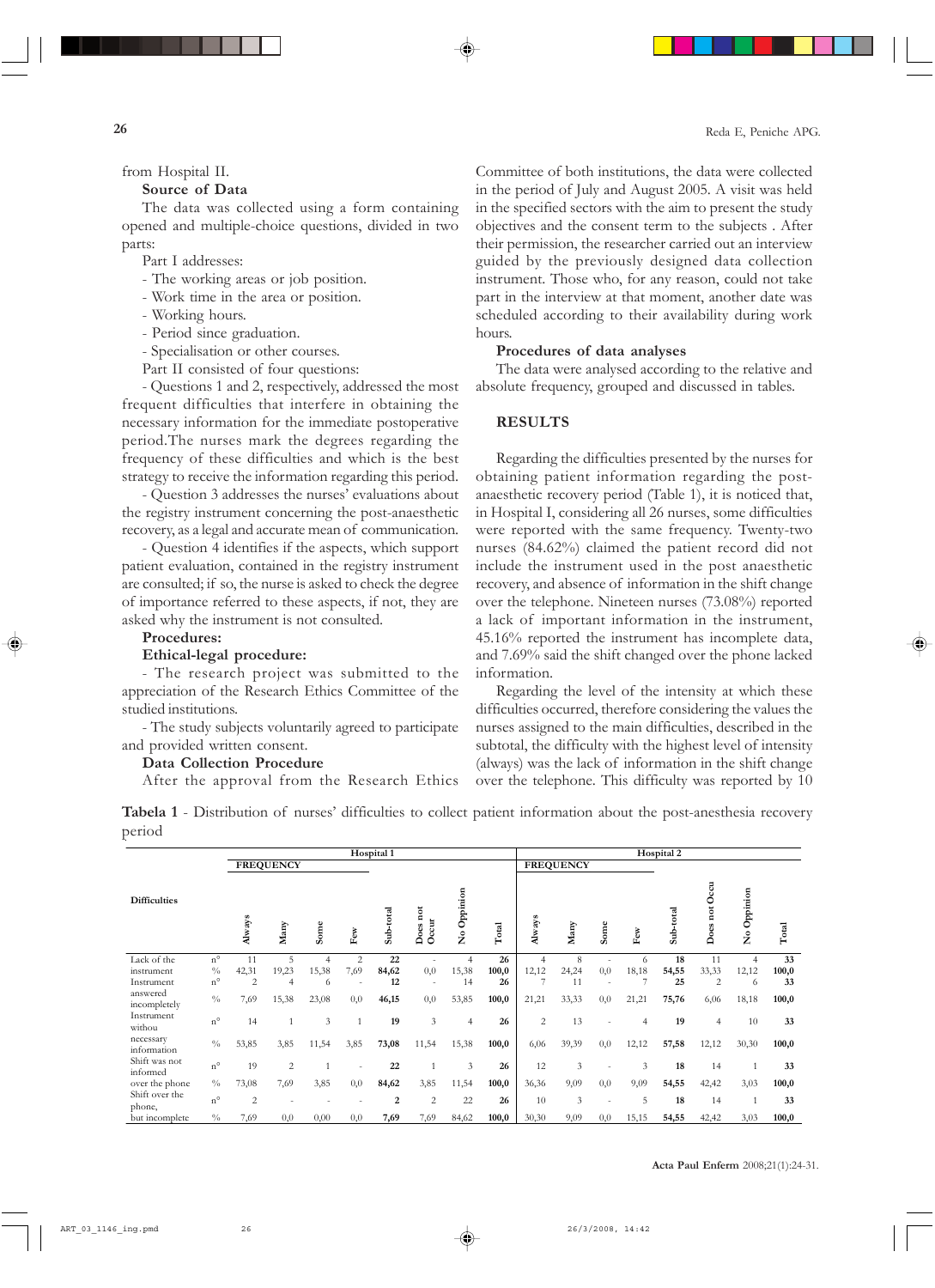nurses (73.08%), followed by the lack of important information in the patient record (53.85%), and the patient record missing the instrument (42.31%).

In Hospital II, where the health care system had already been implemented, considering all 33 nurses, all the difficulties presented frequencies up to 50%. Those reported the most were: completing the instrument incorrectly, mentioned by 25 nurses (75.76%), followed by the lack of important information in the instrument (57.58%). Each of the following had 18 reports (54.55%): patient records without the instrument used in the post anaesthetic recovery, lack of shift change over the telephone, and incomplete information in the shift change over the telephone. As in Hospital I, the lack of information in the shift change over the telephone was the most often reported difficulty, mentioned by 12 nurses (36.36%). It was verified that the lack of important information in the instrument as well as incomplete completion also presented an important level of intensity (many times) (39.39%) and (33.33%), respectively. It is worth stating that this latter data, regarding the how often these difficulties occurred, were analysed according to

**Table 2** - Distribution of the strategies used by nurses to obtain information of the discharged patient and in post-anesthetic recovery

| Strategies for obtaing information             |    | Hospital 1     |                          | Hospital 2    | Total |               |  |
|------------------------------------------------|----|----------------|--------------------------|---------------|-------|---------------|--|
|                                                | n  | $\frac{0}{0}$  | $\mathbf n$              | $\frac{0}{0}$ | n     | $\frac{0}{0}$ |  |
| Instrument of Post Anaesthetic Recovery (PAR)  |    | 7,69           | 2                        | 6,06          | 4     | 6,78          |  |
| Shift by telephone                             |    | $\overline{a}$ |                          | 3,03          |       | 1,69          |  |
| Shift by the employee who transports           |    | 7,69           | $\overline{\phantom{0}}$ |               |       | 3,39          |  |
| Comutarized system                             |    |                |                          |               |       |               |  |
| Information is not necessary                   |    |                |                          |               |       |               |  |
| Instrument of $PAR + Shift$ by telephone       | 17 | 65,38          | 10                       | 30,30         | 27    | 45,76         |  |
| Others*                                        |    | 19.23          | 20                       | 60,61         | 25    | 42,37         |  |
| Total<br>$ -$<br>.<br>$\overline{\phantom{a}}$ | 26 | 100.00         | 33                       | 100,00        | 59    | 100,00<br>--  |  |

\*Hospital I: PAR Instrument + computerized system (2); shift by the transportation employee + PAR instrument  $+$  shift over the phone (1); Shift over the phone  $+$  computerized system (2).

Hospital II: PAR Instrument + Shift by transportation employee (3); PAR instrument and personally by the SC nurse (1); PAR Instrument + shift by transportation employee + computerized system (2); PAR Instrument + computerized system (3); Shift over the phone + computerized system (2); shift by transportation employee + computerized system + PAR instrument + shift over the phone (2); shift by transportation employee + PAR instrument + shift over the phone (4); Shift by transportation employee + shift over the phone only for patients that need closer observation (1); computerized system + PAR instrument  $+$  shift over the phone (1); shift from nurse to nurse at the bed side (1).

|                       | Hospital 1             |                   |                      |                     |                      |       | Hospital 2             |                          |                      |                     |                          |       |
|-----------------------|------------------------|-------------------|----------------------|---------------------|----------------------|-------|------------------------|--------------------------|----------------------|---------------------|--------------------------|-------|
| Aspects               | Extremely<br>Important | Important<br>Very | Important<br>Average | Important<br>Little | Important<br>Nothing | Total | Extremely<br>Important | Important<br>Very        | Important<br>Average | Important<br>Little | Important<br>Nothing     | Total |
| Surgery               | 7                      | 1                 |                      |                     |                      | 8     | 18                     | 3                        | $\overline{a}$       | $\overline{a}$      | $\overline{a}$           | 21    |
| Anaesthesic           | 8                      |                   |                      |                     |                      | 8     | 16                     | 5                        |                      |                     | $\overline{a}$           | 21    |
| Temperature           | 4                      | 3                 | 1                    |                     |                      | 8     | 17                     | 4                        |                      |                     | $\overline{\phantom{a}}$ | 21    |
| Pulse                 | 4                      | 4                 |                      |                     |                      | 8     | 18                     | 3                        |                      |                     | $\overline{\phantom{a}}$ | 21    |
| Breathing             | 5                      | 3                 |                      |                     |                      | 8     | 17                     | 3                        | $\overline{a}$       |                     | $\overline{\phantom{a}}$ | 21    |
| PA                    | 5                      | 3                 |                      |                     |                      | 8     | 20                     | $\mathbf{1}$             |                      |                     | $\overline{a}$           | 21    |
| SaO2                  | 5                      | 3                 |                      |                     | $\overline{a}$       | 8     | 17                     | $\overline{4}$           |                      |                     | $\overline{\phantom{a}}$ | 21    |
| Level of Conciousness |                        | $\mathbf{1}$      |                      |                     |                      | 8     | 21                     | $\overline{\phantom{a}}$ |                      |                     | $\overline{\phantom{a}}$ | 21    |
| Activity              | 5                      | $\overline{a}$    | 3                    |                     | $\overline{a}$       | 8     | 18                     | 2                        |                      | $\overline{a}$      | 1                        | 21    |
| Colouration           | 5                      | 3                 |                      |                     |                      | 8     | 15                     | 6                        |                      |                     | $\overline{a}$           | 21    |
| Bandagings            | 5                      | 3                 |                      |                     |                      | 8     | 18                     | 3                        |                      |                     | $\overline{a}$           | 21    |
| Drainages             | 6                      | $\overline{2}$    |                      |                     |                      | 8     | 20                     | $\mathbf{1}$             |                      |                     | $\overline{a}$           | 21    |
| Catheteres            | 5                      | $\overline{c}$    |                      |                     |                      | 8     | 20                     | $\mathbf{1}$             |                      |                     | $\overline{a}$           | 21    |
| Probes                | 5                      | $\overline{c}$    |                      |                     |                      | 8     | 19                     | $\overline{c}$           |                      |                     | $\overline{a}$           | 21    |
| Ostemia               | 5                      | $\overline{c}$    |                      |                     |                      | 8     | 17                     | $\overline{c}$           |                      |                     | $\overline{a}$           | 21    |
| Hydric Balance        | 6                      | $\mathbf{1}$      |                      |                     |                      | 8     | 13                     | $\overline{4}$           | $\overline{c}$       | $\overline{2}$      | $\overline{\phantom{a}}$ | 21    |
| Medications           | 6                      | $\overline{a}$    | 2                    |                     |                      | 8     | 16                     | 5                        |                      |                     | $\overline{\phantom{a}}$ | 21    |
| Interoccurencies      |                        |                   |                      |                     |                      | 8     | 21                     |                          |                      |                     | $\overline{a}$           | 21    |

**Table 3** - Distribution of the importance of the aspect that support the surgical patient evaluation according to the nurses that consult the registry instrument of post-anesthetic recovery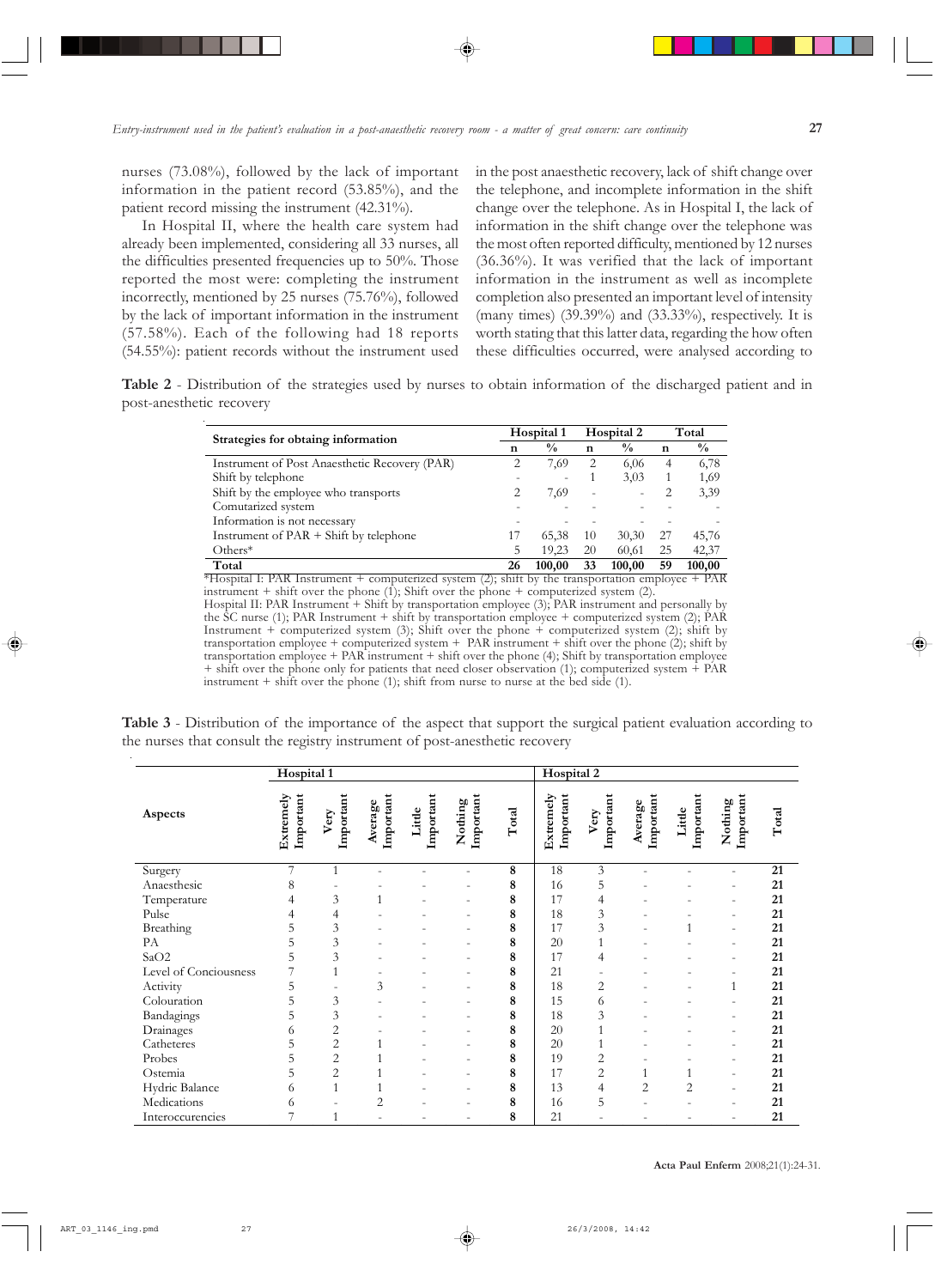the values described in the subtotal of the referred table.

As for the strategies to obtain information about the patient who is discharged from the post anaesthetic recovery room (Table 2), in Hospital I, 17 (65.38%) out of 26 nurses answered that they used the post-anaesthetic recovery registry instrument combined with the shift change over the telephone; 5 (19.23%) reported various means for obtaining information; 2 (7.69%) used the registry instrument regarding post-anaesthetic recovery, and 2 (7.69%) obtain information with the worker who transports the patient from the post-anaesthetic recovery room to the origin unit. In Hospital II, 20 (60.61%) out of 33 nurses reported various means for obtaining information; 10 (30.30%) used the telephone.

Tables 3 and 4 identify the aspects, regarding the postanaesthetic period, considered necessary for planning the nursing carec in the post-operative period, bringing complementary information. Table 3 represents the nurses who checked the registry instrument and Table 4 refers to those who did not.

As observed, of all 26 nurses from Hospital I, 8 (30.77%) consulted the post-anaesthetic recovery registry instrument. Of these nurses, most of them classified the aspects that supported patient evaluation as extremely important. The only difference in opinion regarding the level of importance was about the parameters referring to temperature and pulse  $-$  Table 3.

The 18 (69.23%) nurses that did not consult the postanaesthetic recovery registry instrument claimed that they did not know about this instrument. Therefore, they evaluated the patient in the moment of admission. The most common aspects used were the following: 16  $(10.81\%)$  reported dressing characteristics; 15  $(10.14\%)$ reported drainage characteristics; 14 (9.46%) stated consciousness level; 12 (8.11%) catheter control; 9 (6.08%) vital signs, and  $8(5.41\%)$  reported venous access  $-$  Table 4.

It is worth emphasizing that the analysis of this scenario was based on the total answers provided. In Hospital II, of 21 (63.64%) out of 33 nurses consulted the instrument, and the majority classified the aspects

|                          |                | Hospital 1    |                              | Hospital 2    | Total          |               |  |
|--------------------------|----------------|---------------|------------------------------|---------------|----------------|---------------|--|
| Aspects                  | $\mathbf n$    | $\frac{0}{0}$ | $\bf n$                      | $\frac{0}{0}$ | $\bf n$        | $\frac{0}{0}$ |  |
| * Venous access          | 8              | 5,41          | $\overline{\phantom{0}}$     | 0,00          | $\,8\,$        | 4,73          |  |
| * Anesthesia             | $\overline{4}$ | 2,70          | $\mathbf{1}$                 | 4,76          | 5              | 2,96          |  |
| * Catheters              | $\mathfrak{Z}$ | 2,03          | $\mathbf{1}$                 | 4,76          | 4              | 2,37          |  |
| $^\ast$ Surgery          | 3              | 2,03          | $\overline{\phantom{0}}$     | 0,00          | $\mathfrak{Z}$ | 1,78          |  |
| * Insertion / Perfusion  | 4              | 2,70          | 1                            | 4,76          | 5              | 2,96          |  |
| * Dressings              | 16             | 10,81         | $\overline{c}$               | 9,52          | 18             | 10,65         |  |
| $\ast$ Pain              | 6              | 4,05          | $\mathbf{1}$                 | 4,76          | 7              | 4,14          |  |
| * Drains                 | 15             | 10,14         | $\mathfrak{Z}$               | 14,29         | 18             | 10,65         |  |
| * Physical examinations  |                | 0,00          | $\overline{2}$               | 9,52          | $\overline{2}$ | 1,18          |  |
| * Examinations           | 3              | 2,03          | $\overline{\phantom{0}}$     | 0,00          | $\mathfrak{Z}$ | 1,78          |  |
| * Holystic form          |                | 0,00          | $\mathbf{1}$                 | 4,76          | $\mathbf{1}$   | 0,59          |  |
| * Wins / Losses          | 3              | 2,03          | $\overline{\phantom{0}}$     | 0,00          | $\mathfrak{Z}$ | 1,78          |  |
| * Discharge from diet    | 3              | 2,03          | -                            | 0,00          | $\mathfrak{Z}$ | 1,78          |  |
| * Movements / Activity   | $\overline{c}$ | 1,35          | $\mathbf{1}$                 | 4,76          | $\mathfrak{Z}$ | 1,78          |  |
| * Nausea / Vomit         | $\overline{3}$ | 2,03          | $\overline{\phantom{0}}$     | 0,00          | $\overline{3}$ | 1,78          |  |
| * Level of consciousness | 14             | 9,46          | $\overline{\phantom{0}}$     | 0,00          | 14             | 8,28          |  |
| * Oxymeter / SaO2        | $\mathbf{1}$   | 0,68          | $\overline{c}$               | 9,52          | 3              | 1,78          |  |
| * Respiratory pattern    | $\overline{4}$ | 2,70          | $\qquad \qquad \blacksquare$ | 0,00          | 4              | 2,37          |  |
| * Prescrição médica      | 4              | 2,70          | 1                            | 4,76          | 5              | 2,96          |  |
| $\ast$ SNA               |                | 0,00          | $\mathbf{1}$                 | 4,76          | $\mathbf{1}$   | 0,59          |  |
| * Bleeding               | 6              | 4,05          | -                            | 0,00          | 6              | 3,55          |  |
| * Vital signs            | 9              | 6,08          | $\ensuremath{\mathfrak{Z}}$  | 14,29         | 12             | 7,10          |  |
| * Probes                 | 12             | 8,11          | 1                            | 4,76          | 13             | 7,69          |  |
| * Mechanical ventilation | $\mathfrak{Z}$ | 2,03          | $\overline{\phantom{0}}$     | 0,00          | $\mathfrak{Z}$ | 1,78          |  |
| $\ast\ast$ Others        | 22             | 14,86         | $\overline{\phantom{0}}$     | 0,00          | 22             | 13,02         |  |
| Total                    | 148            | 100,00        | 21                           | 100,00        | 169            | 100,00        |  |

**Table 4** - Distribution of the aspects used by nurses in the post-operatory period, who do not use the postanesthetic recovery instrument to assign continuity to the care for surgical patients

\*The expressions represent those used by the studied population

\*\* In Hospital I, participants also mentioned: general condition / appearance (2); notes (2); colostomy (2); need for a companion (2); transfusion (2); signs and symptoms (1); surgery time (1); pupil (1); psychological condition (1); hydration (1); heart /pulmonary / abdominal auscultation  $(1)$ ; PAM  $(1)$ ; PVC  $(1)$ : PIC  $(1)$ ; monitoring  $(1)$ ; aspiration  $(1)$ ; problems $(1)$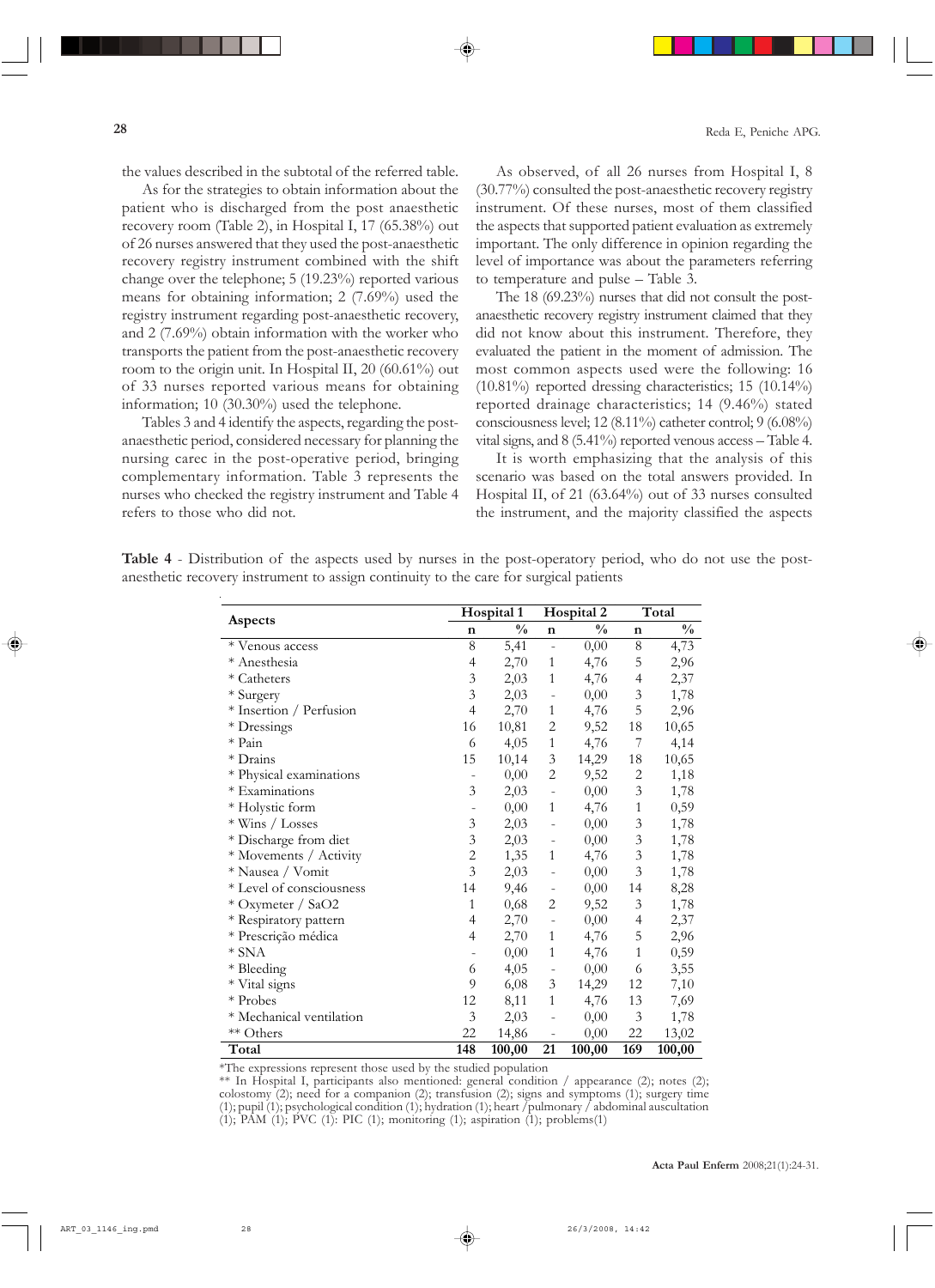presented in Table 3 as extremely important. However, 12 (36.36%) did not consult the post-anaesthetic recovery registry instrument. Considering these 12 professionals (100%), it was observed that 6 (50.0%) said there were various reasons for their not consulting the instrument, which were not addressed in this study. Regarding the other 50%, 4 (33.33%) did not consult the instrument because they evaluated the patient in the moment of admission; 8.33% reported the cause was lack of time, and one nurse (8.33%) said there was no need to obtain information about the post-anaesthetic recovery period.

Among the aspects used by those who did not refer to the instrument, that is, those who evaluated the patient in the moment of admission, the most common were: drainage characteristics and vital signs, with three reports each (14.29%), followed by the dressing characteristics, physical evaluation, and oxygen saturation with two reports each  $(9.52\%)$  – Table 4.

# **DISCUSSION**

Previous studies show the importance of notes and their difficulties of translating all the actions practised by the nursing professionals, which agrees with the results presented in Table 1. A particular study showed that, in a surgery unit of a university hospital in Campo Grande, that the nursing notes were not systemized consistent with the nursing process, with most notes referring to to clinical-surgerical therapy above any other, with a tendency to the biomedical care model. Furtermore, it was verified that some reports were factual, random, redundant, subjective, technically incorrect, and unprovided of any systematic that could support the nursing care planning. The conclusion was that the notes do not answer to patient needs, and, thus, nursing records become technical and legal documents, considered fragile in the ethic and juridical domain. Hence, these aspects are worrisome in terms of content quality, if it is use in court is necessary<sup>(5)</sup>.

Another study confirmed the hypothesis that the notes regarding the systematisation were not adequate for the continuity of the care delivered to the surgical patient, since it confirmed that the data were incomplete and did not guarantee a comprehensive observation of each and every patient by the nursing professional involved in delivering perioperative care. After the analysis, it was certified that important data for the patient, in the period, could have been evaluated or not and the notes brought doubts about these evaluations, considering that the nursing notes did not reflect or vlue the work and care delivered by nurses in the perioperative period $(6)$ .

Therefore, it is observed that, in both hospitals, the alleged difficulties are related to the written and verbal communication. Hence, there is a failure in implementing the NCS process, since the registry instrument in Hospital I is not found in the patient records, while in Hospital II the registry instrument is included in the record more frequently. Nevertheless, it is useless to have an instrument included in the record if it is left incomplete or if it does not included the necessary information.Finally, the results show difficulties that hamper the process of obtaining patient information regarding the postanaesthetic recovery period, compromising care continuity.

The strategies that nurses allegedly use to obtain information about the patient discharged from the postanaesthetic recovery room also coincide with the previously presented difficulties, i.e., there is incoherence in these results. This proves that the referred difficulties are factual, since the tools to obtain this information, though correct, do not work out properly.

Therefore, it is evidenced that the registers in the patient record and the working shifts changes are fundamental resources for effective communication. Only through qualitative information, that is, exact and updated information, is it possible to develop a process in decision-making that reverts into benefits for clients, company, and employees.

Nursing communication is defined as:

The process in which the nursing team offers and receives information of the person, client/patient, to plan, perform, evaluate, and participate together with other members of the health team, of the care delivered in the health/disease process $\sigma$ .

A previous study has confirmed that seven (61.11%) out of 11 nurses from a hospitalization unitreported there is an information interchange among the nurses of the hospitalization unit and nurses from the surgical centre.

This interchange was characterized by written and verbal communication. Regarding the information interchange established among the nurses from the surgical centre and the hospitalization unit, it was demonstrated that eight (66.67%) nurses from the surgical centre kept the verbal interchange, by the telephone, with the nurses from the hospitalization unit, however, this communication only happened in some situations<sup>(8)</sup>.

A study verified the opinion of second-year nursing undergraduates about how appropriate a proposed instrument was for registering nurse actions in the postanaesthetic recovery room. The studied instrument was desgined based on the SAEP, and the study counted with the participation of 77 students. The majority of subjects stressed the importance of the instrument for transmitting information to the nurse who receives the patient in the hospitalization units, so that they can continue the planning and interventions. In their opinion,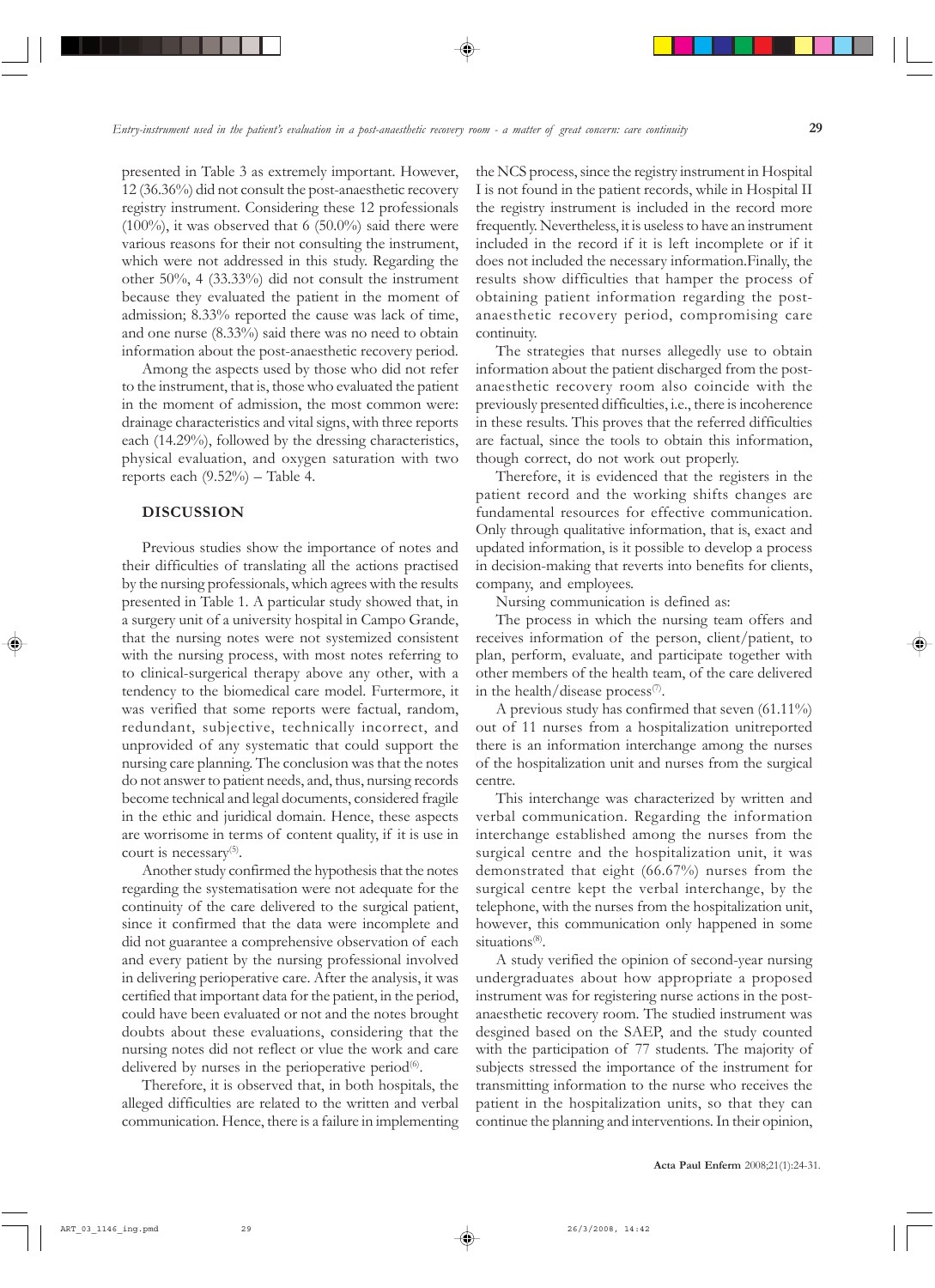this register makes it possible to avoid complications in the postoperative, immediate and mediate, providing a safer and more comfortable recovery to the patient. Furthermore, it minimizes the risks, the stay and cost of hospitalization. The study also confirmed that most students pointed out that making shift changes based on the instrument was a positive experience, which allows for evaluating the patient's conditions besides documenting the nursing actions<sup>(9)</sup>.

Another study sought to identify the factors that interfere in the nurses' communication during the shift change, as well as the consequences due to the lack of communication in public and private hospitals of Aracajú-SE State. The reported difficulties regarding the shift change included the absence of direct communication, unclear registers, little time invested in the exchange, insufficient documentation, and a devaluing of this activity.

According to the respondants' perception, these difficulaties caused problems at the management and direct care levels, like misunderstandings, rescheduling exams, unfamiliarity of information regarding the previous shift, omission about the seriousness of the clients' condition, and compromising the transference of patients to other hospitals. Although the respondants were aware of the problems and were able to identify the factors that compromised this communication, they were unable to apply the strategies for an improvement. Therefore, this communication was considered insufficient and in need of serious adjustments in its operationalization. This study allowed for elaborating suggestions for an effective shift change, among them: the adjustment of this activity in institutions that still do not include it in their process; the systematization of written communication ; the communication of objectives among the nurses in order to guarantee care quality and establish of a value scale in terms of assigning priority to the information. The authors also stressed that the shift change, when properly performed, can benefit the institution, the patient, and to all the professionals involved, thus guaranteeing the continuity of care delivery. In conclusion, it is noticed that a systemized communication improves the interpersonal relations in the work environment, increases the mutual respect among nurses, and is a helpful instrument in delivering nursing care<sup> $(10)$ </sup>. Regarding the aspects that should be present in the registry instrument concerning post-anaesthetic recovery, which are considered necessary for planning the nursing care delivered in the postoperative period, it is verified that information is an essential requirement for performing effective health care and management. The clinical register in the patient record is the main mean to communicate patient information among the members of the multi

professional health team and an important tool for evaluating health service quality. Hence, the patient report should include the observations about the patient's condition, the performed interventions, and the obtained results<sup>(11)</sup>. Several authors<sup>(12-15)</sup>, due to the pateints' vulnerability and to the common, frequent problems in the immediate postoperative period, suggest, in addition to the Aldrete and Kroulik index, restructuring the registry instruments used, so that it helps to control and, above all, provide a safe and continuous evaluation of the general condition of patients in the post- anaesthetic recovery period.

The present study results reveal that although various studies have demonstrated the vulnerability of surgical patients in the immediate postoperative period and the importance of the registry instrument in this period, it is observed that many nurses still do not refer to this instrument, and evaluate the patient in the moment of admission, using non-standardized aspects. These confirmations can contribute to failures in answering the patient's needs, which implies causing possible complications associated wit the patient's illness or the surgical procedure used.

#### **CONCLUSIONS**

The present study results allow the following conclusions:

In Hospital I, the difficulties for obtaining patient information regarding the post-anaesthetic recovery period most reported by the nurses were: the patient record not including the instrument used in the postanaesthetic recovery period; absence of the shift change over the telephone, followed by instruments missing important information; instruments with incomplete information and incomplete shift change over the telephone. In Hospital II, the most often reports were: instruments with incomplete information, followed by instruments missing important information; patient record not inclusing the instrument used in the post anaestheticrecovery period; absence of shift change over the telephone and incomplete shift change over the telephone.

In Hospital I, nurses reported that the best strategy for obtaining information about the patient discharged from post-anaesthetic recovery was using a registry instrument concerning the post-anaesthetic recovery associated with the shift change over the telephone of the nurse in this sector. As for the nurses in Hospital II, various means were associated to obtain information.

Among the aspects that support patient evaluation, which are considered necessary by the nurses who did not refer to the registry instrument concerning the post anaesthetic recovery to plan the care delivered to the surgical patient, in Hospital I, were shown: dressing and